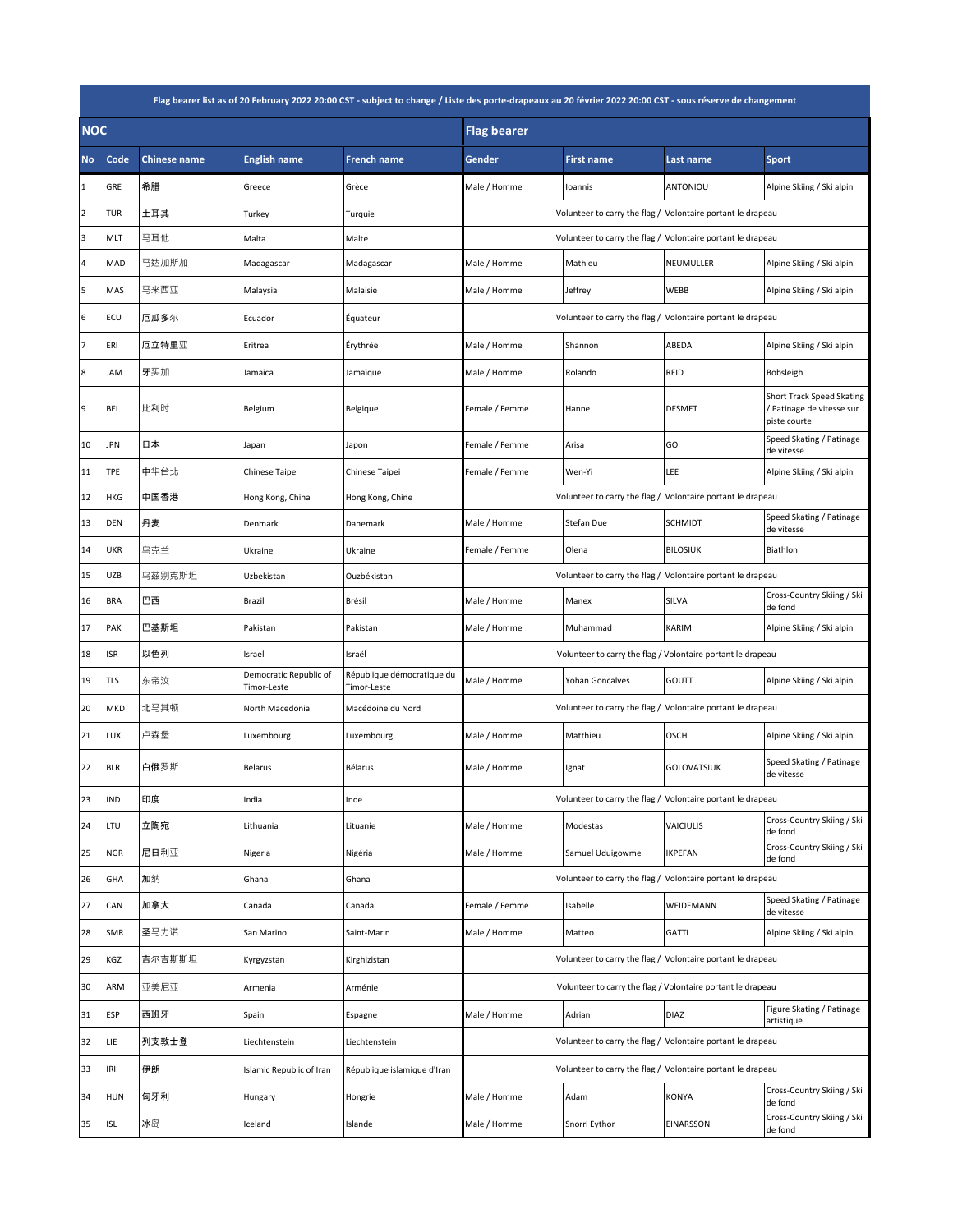| 36 | AND        | 安道尔      | Andorra                    | Andorre                     | Volunteer to carry the flag / Volontaire portant le drapeau |                |                       |                                                                        |  |
|----|------------|----------|----------------------------|-----------------------------|-------------------------------------------------------------|----------------|-----------------------|------------------------------------------------------------------------|--|
| 37 | FIN        | 芬兰       | Finland                    | Finlande                    | Female / Femme                                              | Krista         | PARMAKOSKI            | Cross-Country Skiing / Ski<br>de fond                                  |  |
| 38 | CRO        | 克罗地亚     | Croatia                    | Croatie                     | Female / Femme                                              | Tena           | HADZIC                | Cross-Country Skiing / Ski<br>de fond                                  |  |
| 39 | KSA        | 沙特       | Saudi Arabia               | Arabie saoudite             | Volunteer to carry the flag / Volontaire portant le drapeau |                |                       |                                                                        |  |
| 40 | ALB        | 阿尔巴尼亚    | Albania                    | Albanie                     | Volunteer to carry the flag / Volontaire portant le drapeau |                |                       |                                                                        |  |
| 41 | ARG        | 阿根廷      | Argentina                  | Argentine                   | Female / Femme                                              | Maria Victoria | RODRIGUEZ LOPEZ       | Speed Skating / Patinage<br>de vitesse                                 |  |
| 42 | AZE        | 阿塞拜疆     | Azerbaijan                 | Azerbaïdjan                 | Volunteer to carry the flag / Volontaire portant le drapeau |                |                       |                                                                        |  |
| 43 | LAT        | 拉脱维亚     | Latvia                     | Lettonie                    | Male / Homme                                                | Matiss         | <b>MIKNIS</b>         | Bobsleigh                                                              |  |
| 44 | GBR        | 英国       | <b>Great Britain</b>       | Grande-Bretagne             | Male / Homme                                                | <b>Bruce</b>   | <b>MOUAT</b>          | Curling                                                                |  |
| 45 | ROU        | 罗马尼亚     | Romania                    | Roumanie                    | Female / Femme                                              | Andreea        | GRECU                 | Bobsleigh                                                              |  |
| 46 | ROC        | ROC      | ROC                        | ROC                         | Male / Homme                                                | Alexander      | <b>BOLSHUNOV</b>      | Cross-Country Skiing / Ski<br>de fond                                  |  |
| 47 | FRA        | 法国       | France                     | France                      | Male / Homme                                                | Quentin        | <b>FILLON MAILLET</b> | Biathlon                                                               |  |
| 48 | POL        | 波兰       | Poland                     | Pologne                     | Male / Homme                                                | Piotr          | MICHALSKI             | Speed Skating / Patinage<br>de vitesse                                 |  |
| 49 | PUR        | 波多黎各     | Puerto Rico                | Porto Rico                  | Female / Femme                                              | Kellie         | DELKA                 | Skeleton                                                               |  |
| 50 | BIH        | 波黑       | Bosnia and Herzegovina     | Bosnie-Herzégovine          | Male / Homme                                                | Strahinja      | ERIC                  | Cross-Country Skiing / Ski<br>de fond                                  |  |
| 51 | <b>BOL</b> | 玻利维亚     | Bolivia                    | <b>Bolivie</b>              | Volunteer to carry the flag / Volontaire portant le drapeau |                |                       |                                                                        |  |
| 52 | NOR        | 挪威       | Norway                     | Norvège                     | Female / Femme                                              | Marte Olsbu    | ROEISELAND            | Biathlon                                                               |  |
| 53 | KAZ        | 哈萨克斯坦    | Kazakhstan                 | Kazakhstan                  | Male / Homme                                                | Abzal          | AZHGALIYEV            | Short Track Speed Skating<br>/ Patinage de vitesse sur<br>piste courte |  |
| 54 | KOS        | 科索沃      | Kosovo                     | Kosovo                      | Volunteer to carry the flag / Volontaire portant le drapeau |                |                       |                                                                        |  |
| 55 | <b>BUL</b> | 保加利亚     | Bulgaria                   | <b>Bulgarie</b>             | Volunteer to carry the flag / Volontaire portant le drapeau |                |                       |                                                                        |  |
| 56 | USA        | 美国       | United States of America   | États-Unis d'Amérique       | Female / Femme                                              | Elana          | <b>MEYERS TAYLOR</b>  | Bobsleigh                                                              |  |
| 57 | ASA        | 美属萨摩亚    | American Samoa             | Samoa américaines           | Male / Homme                                                | Nathan         | <b>CRUMPTON</b>       | Skeleton                                                               |  |
| 58 | ISV        | 美属维尔京群岛  | Virgin Islands, US         | Îles Vierges des États-Unis | Volunteer to carry the flag / Volontaire portant le drapeau |                |                       |                                                                        |  |
| 59 | THA        | 泰国       | Thailand                   | Thaïlande                   | Volunteer to carry the flag / Volontaire portant le drapeau |                |                       |                                                                        |  |
| 60 | <b>NED</b> | 荷兰       | Netherlands                | Pays-Bas                    | Female / Femme                                              | Irene          | <b>SCHOUTEN</b>       | Speed Skating / Patinage<br>de vitesse                                 |  |
| 61 | GEO        | 格鲁吉亚     | Georgia                    | Géorgie                     | Aale / Homme                                                | Luka           | BERULAVA              | Figure Skating / Patinage<br>artistique                                |  |
| 62 | COL        | 哥伦比亚     | Colombia                   | Colombie                    | Female / Femme                                              | Laura          | GOMEZ                 | Speed Skating / Patinage<br>de vitesse                                 |  |
| 63 | <b>TTO</b> | 特立尼达和多巴哥 | <b>Trinidad and Tobago</b> | Trinité-et-Tobago           | Volunteer to carry the flag / Volontaire portant le drapeau |                |                       |                                                                        |  |
| 64 | PER        | 秘鲁       | Peru                       | Pérou                       | Volunteer to carry the flag / Volontaire portant le drapeau |                |                       |                                                                        |  |
| 65 | IRL        | 爱尔兰      | Ireland                    | Irlande                     | Male / Homme                                                | Thomas         | MALONEY WESTGAARD     | Cross-Country Skiing / Ski<br>de fond                                  |  |
| 66 | EST        | 爱沙尼亚     | Estonia                    | Estonie                     | Female / Femme                                              | Kelly          | SILDARU               | Freestyle Skiing / Ski<br>acrobatique                                  |  |
| 67 | HAI        | 海地       | Haiti                      | Haïti                       | Male / Homme                                                | Richardson     | <b>VIANO</b>          | Alpine Skiing / Ski alpin                                              |  |
| 68 | CZE        | 捷克       | Czech Republic             | République tchèque          | Female / Femme                                              | Martina        | SABLIKOVA             | Speed Skating / Patinage<br>de vitesse                                 |  |
| 69 | PHI        | 菲律宾      | Philippines                | Philippines                 | Male / Homme                                                | Asa            | MILLER                | Alpine Skiing / Ski alpin                                              |  |
| 70 | <b>SLO</b> | 斯洛文尼亚    | Slovenia                   | Slovénie                    | Female / Femme                                              | Anita          | KLEMENCIC             | Cross-Country Skiing / Ski<br>de fond                                  |  |
| 71 | <b>SVK</b> | 斯洛伐克     | Slovakia                   | Slovaquie                   | Male / Homme                                                | Peter          | CEHLARIK              | Ice Hockey / Hockey sur<br>glace                                       |  |
| 72 | POR        | 葡萄牙      | Portugal                   | Portugal                    | Volunteer to carry the flag / Volontaire portant le drapeau |                |                       |                                                                        |  |
| 73 | KOR        | 韩国       | Republic of Korea          | République de Corée         | Male / Homme                                                | Min Kyu        | CHA                   | Speed Skating / Patinage<br>de vitesse                                 |  |
| 74 | MNE        | 黑山       | Montenegro                 | Monténégro                  | Volunteer to carry the flag / Volontaire portant le drapeau |                |                       |                                                                        |  |